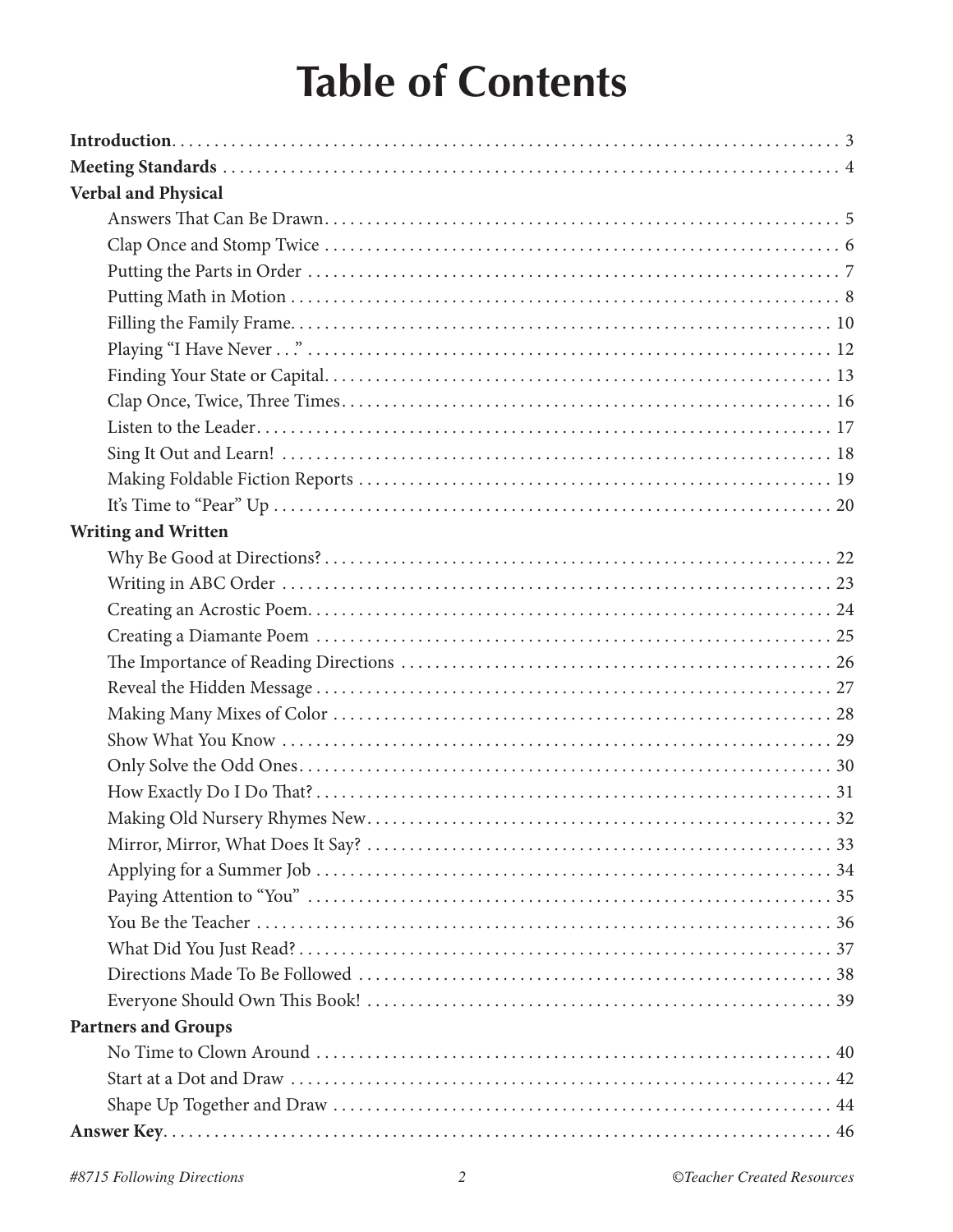*Student Directions Verbal and Physical*

## **Putting the Parts in Order**

**Materials Needed:** glue, scissors, 1 piece of construction paper (any color)

**Directions:** The business letter below is all mixed up. Cut out the parts of the letter and glue the parts in the correct order on a piece of construction paper. Use a grammar book or the Internet, with your teacher's permission, if you need help remembering the correct order for each part of the letter.

George Ambrose Dear Sir or Madam: 511 Maple Street San Padra, CA 99991-2210 November 30, 2012 So, thank you very much for the wonderful vacation. I will definitely tell all of my friends about my visit to your hotel. I hope my family and I can visit your getaway again next summer. Sincerely, *George Ambrose* Venice Getaways 1818 Venice Drive Marvelous, Kentucky 76218-0091 Recently my family and I stayed at one of your Venice Getaway Resorts in Kentucky. The cabin we stayed in was so nice. Our room was clean and our service was impeccable. It was our best vacation ever.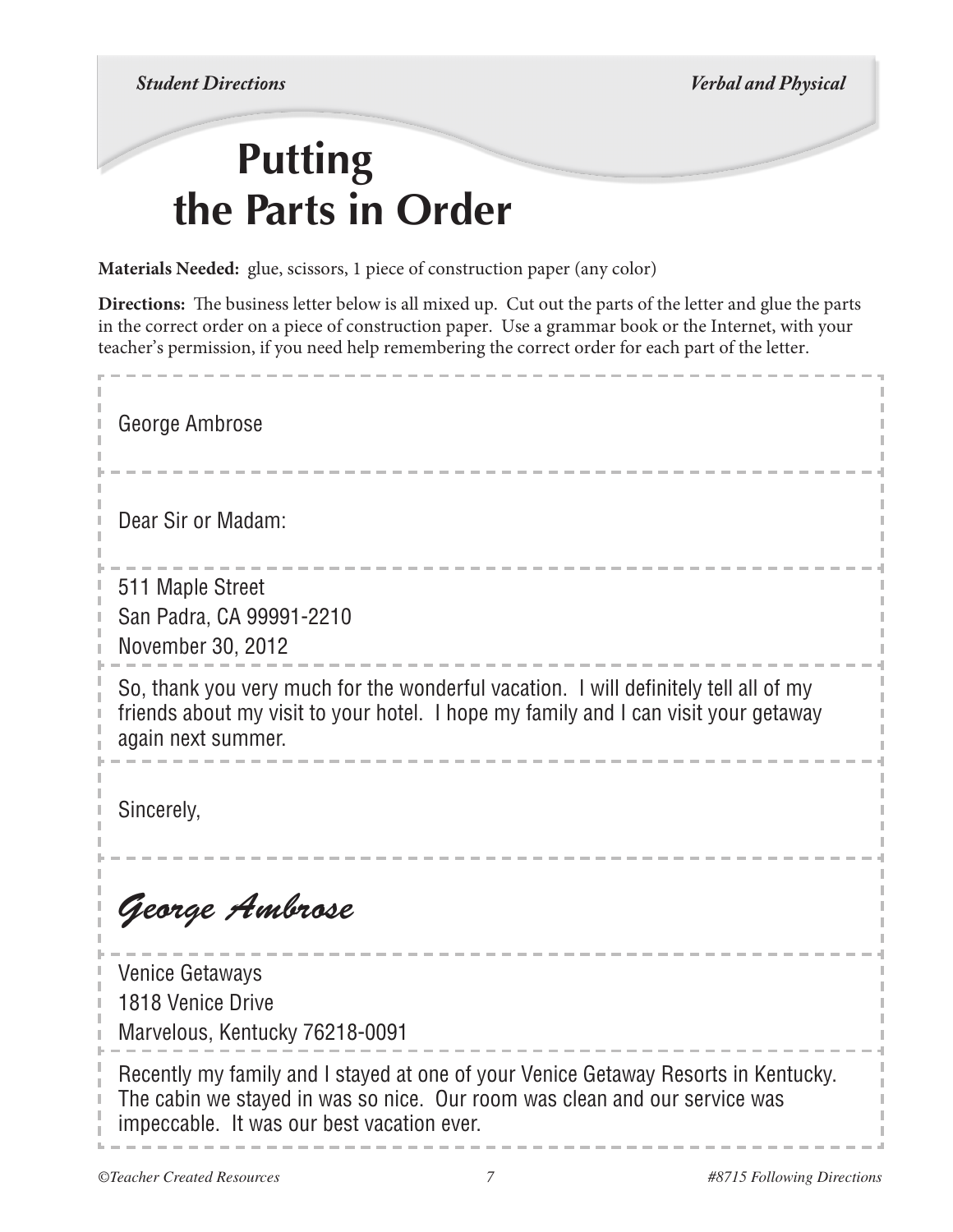*Student Directions Verbal and Physical* 

## **Listen to the Leader**

#### **Materials Needed:** crayons

**Directions:** The teacher will choose a student to begin the activity. The student chosen will give a direction about the picture below. For example, he might say to draw pink squares on the shirt of the father bear. Everyone, including the leader, will follow the direction given.

Another student will be chosen to be the leader. The next student will also give a direction for the picture. The leader can add something new to the picture or have the class add to or color what is already there. The teacher will repeat each direction that is said. "Listen to the Leader" will end at the teacher's instruction to stop. Students will then compare pictures to see how well they listened and followed all of the different leaders' directions.

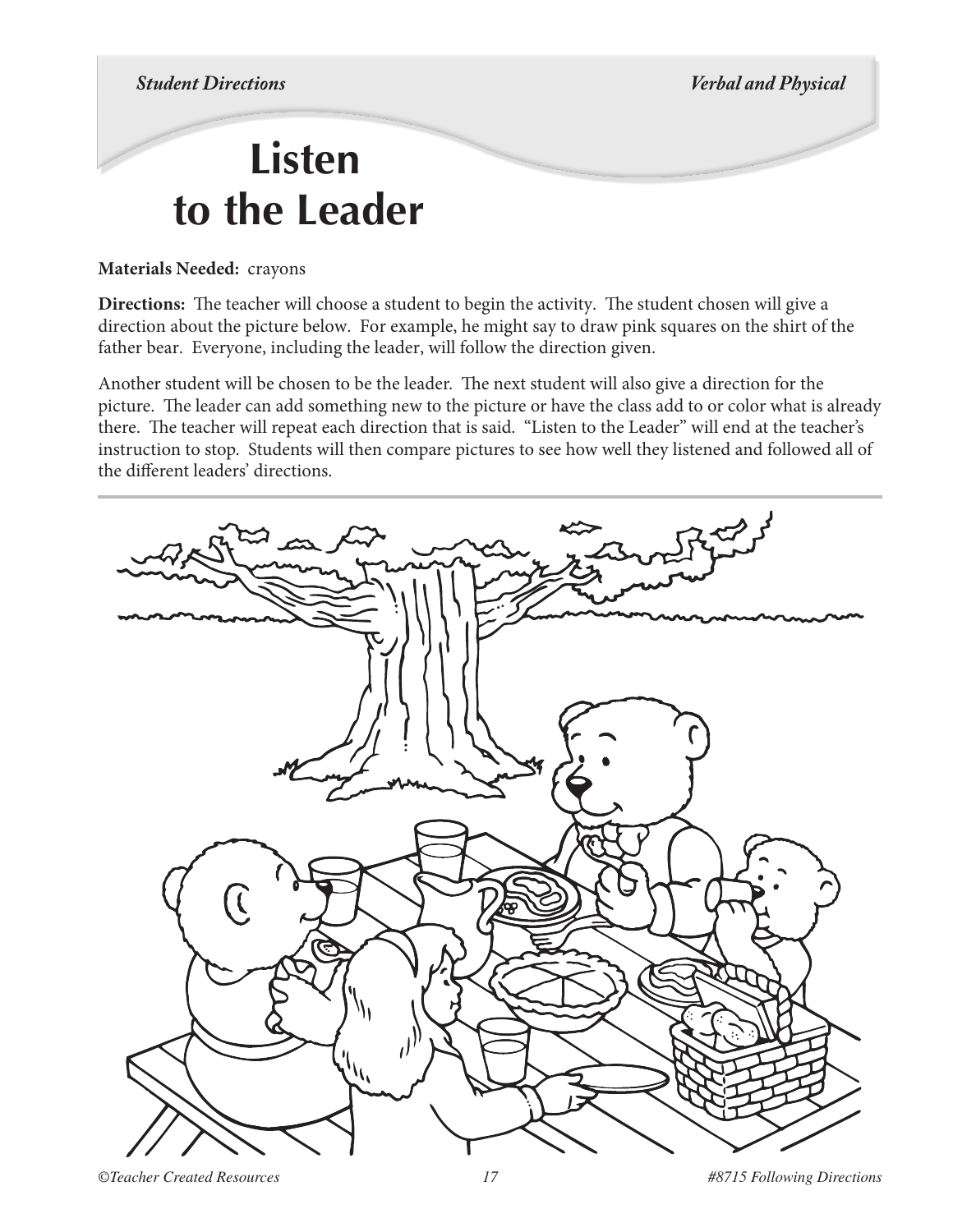*Student Directions Writing and Written*

## **Writing in ABC Order**

**Part 1 Directions:** Write the longest sentence possible with words in alphabetical order beginning with the letter "A." Give yourself 1 point for each word used in alphabetical order.

\_\_\_\_\_\_\_\_\_\_\_\_\_\_\_\_\_\_\_\_\_\_\_\_\_\_\_\_\_\_\_\_\_\_\_\_\_\_\_\_\_\_\_\_\_\_\_\_\_\_\_\_\_\_\_\_\_\_\_\_\_\_\_\_\_\_\_\_\_\_\_\_\_\_\_\_\_\_\_\_\_\_\_\_

\_\_\_\_\_\_\_\_\_\_\_\_\_\_\_\_\_\_\_\_\_\_\_\_\_\_\_\_\_\_\_\_\_\_\_\_\_\_\_\_\_\_\_\_\_\_\_\_\_\_\_\_\_\_\_\_\_\_\_\_\_\_\_\_\_\_\_\_\_\_\_\_\_\_\_\_\_\_\_\_\_\_\_\_

\_\_\_\_\_\_\_\_\_\_\_\_\_\_\_\_\_\_\_\_\_\_\_\_\_\_\_\_\_\_\_\_\_\_\_\_\_\_\_\_\_\_\_\_\_\_\_\_\_\_\_\_\_\_\_\_\_\_\_\_\_\_\_\_\_\_\_\_\_\_\_\_\_\_\_\_\_\_\_\_\_\_\_\_

**Example:** Amy brought chocolate Danish éclairs for Gregory Howard. (**Total:** 8 points)

**Total points:** \_\_\_\_\_\_\_\_\_\_\_\_

(For fun, compare your sentence and your score to those of your classmates.)

**Part 2 Directions:** Write the shortest sentence possible in alphabetical order beginning with the letter "A." Give yourself 1 point for each word used in alphabetical order. This time the *lower* your score is, the better!

\_\_\_\_\_\_\_\_\_\_\_\_\_\_\_\_\_\_\_\_\_\_\_\_\_\_\_\_\_\_\_\_\_\_\_\_\_\_\_\_\_\_\_\_\_\_\_\_\_\_\_\_\_\_\_\_\_\_\_\_\_\_\_\_\_\_\_\_\_\_\_\_\_\_\_\_\_\_\_\_\_\_\_\_

\_\_\_\_\_\_\_\_\_\_\_\_\_\_\_\_\_\_\_\_\_\_\_\_\_\_\_\_\_\_\_\_\_\_\_\_\_\_\_\_\_\_\_\_\_\_\_\_\_\_\_\_\_\_\_\_\_\_\_\_\_\_\_\_\_\_\_\_\_\_\_\_\_\_\_\_\_\_\_\_\_\_\_\_

**Example:** <u>A</u> bird chirps. (Total: 3 points)

**Total points:** \_\_\_\_\_\_\_\_\_\_\_\_

**Part 3 Directions**: Write the longest sentence possible only using words that start with any two letters. In the example below, all of the words start with either *s* or *a*.

\_\_\_\_\_\_\_\_\_\_\_\_\_\_\_\_\_\_\_\_\_\_\_\_\_\_\_\_\_\_\_\_\_\_\_\_\_\_\_\_\_\_\_\_\_\_\_\_\_\_\_\_\_\_\_\_\_\_\_\_\_\_\_\_\_\_\_\_\_\_\_\_\_\_\_\_\_\_\_\_\_\_\_\_

\_\_\_\_\_\_\_\_\_\_\_\_\_\_\_\_\_\_\_\_\_\_\_\_\_\_\_\_\_\_\_\_\_\_\_\_\_\_\_\_\_\_\_\_\_\_\_\_\_\_\_\_\_\_\_\_\_\_\_\_\_\_\_\_\_\_\_\_\_\_\_\_\_\_\_\_\_\_\_\_\_\_\_\_

\_\_\_\_\_\_\_\_\_\_\_\_\_\_\_\_\_\_\_\_\_\_\_\_\_\_\_\_\_\_\_\_\_\_\_\_\_\_\_\_\_\_\_\_\_\_\_\_\_\_\_\_\_\_\_\_\_\_\_\_\_\_\_\_\_\_\_\_\_\_\_\_\_\_\_\_\_\_\_\_\_\_\_\_

**Example:** Sam and Samantha are always swimming alone. (**Total:** 7 points)

**Total points:** \_\_\_\_\_\_\_\_\_\_\_\_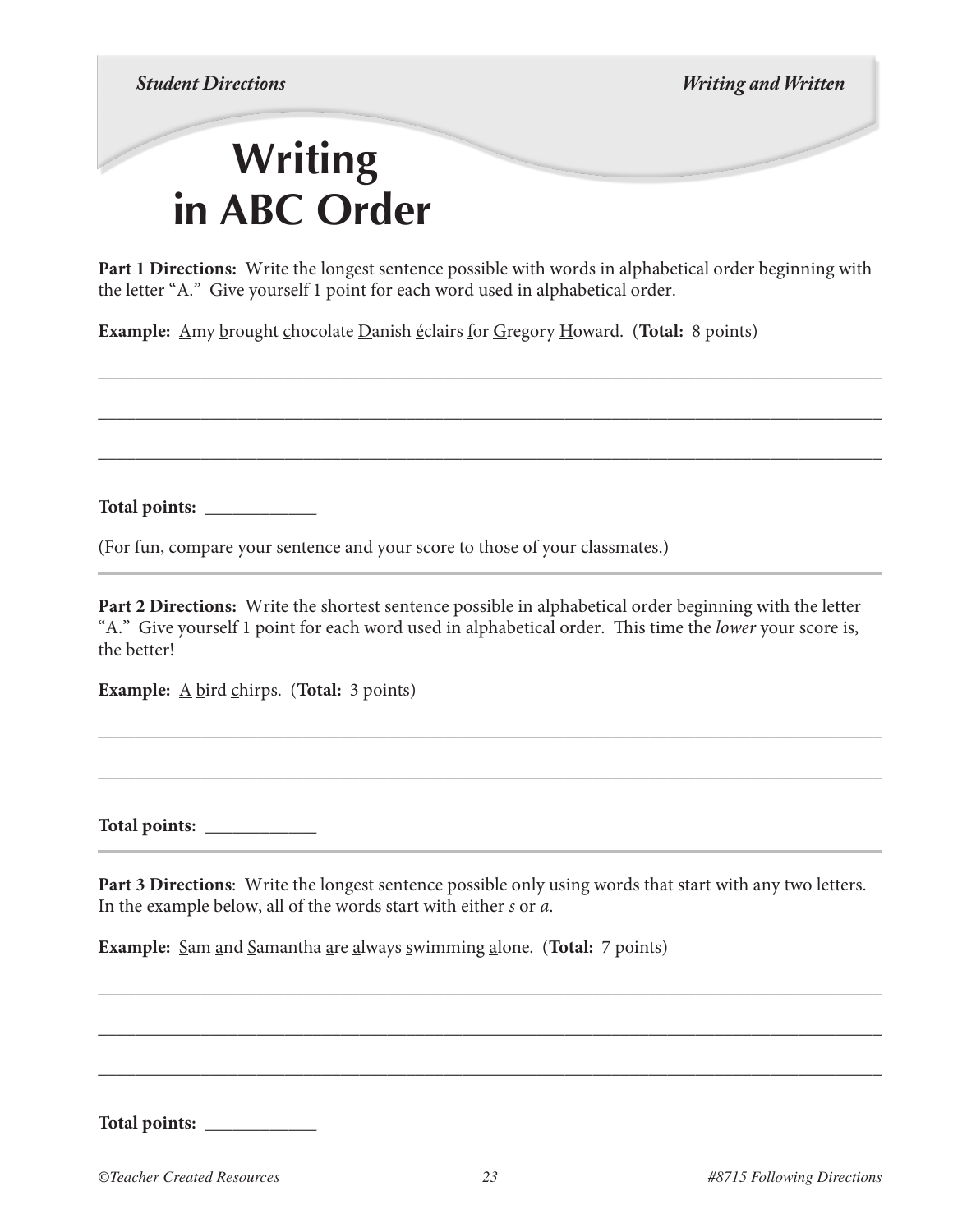*Student Directions Writing and Written*

**Mixing Space**

 $\begin{picture}(120,10) \put(0,0){\line(1,0){155}} \put(15,0){\line(1,0){155}} \put(15,0){\line(1,0){155}} \put(15,0){\line(1,0){155}} \put(15,0){\line(1,0){155}} \put(15,0){\line(1,0){155}} \put(15,0){\line(1,0){155}} \put(15,0){\line(1,0){155}} \put(15,0){\line(1,0){155}} \put(15,0){\line(1,0){155}} \put(15,0){\line(1,0){155}}$ 

**Mixing Space**

**Mixing Space**

# **Making Many Mixes of Color**

**Materials Needed:** crayons or colored pencils

**Directions:** Follow each individual instruction.

- **1.** In the space to the right, mix the colors red and blue.
	- What new color did you make? \_\_\_\_\_\_\_\_\_\_\_\_\_\_\_\_\_\_\_\_\_\_\_\_\_\_

List three things that can be this color:

- **a.** \_\_\_\_\_\_\_\_\_\_\_\_\_\_\_\_\_\_\_\_\_\_\_\_\_\_\_\_\_\_\_\_\_\_\_\_\_\_\_\_\_\_\_\_\_\_\_ **b.** \_\_\_\_\_\_\_\_\_\_\_\_\_\_\_\_\_\_\_\_\_\_\_\_\_\_\_\_\_\_\_\_\_\_\_\_\_\_\_\_\_\_\_\_\_\_\_ c.
- **2.** In the space to the right, mix the colors red and yellow.

What new color did you make? \_\_\_\_\_\_\_\_\_\_\_\_\_\_\_\_\_\_\_\_\_\_\_\_\_\_

List three things that can be this color:

- $a.$ **b.** \_\_\_\_\_\_\_\_\_\_\_\_\_\_\_\_\_\_\_\_\_\_\_\_\_\_\_\_\_\_\_\_\_\_\_\_\_\_\_\_\_\_\_\_\_\_\_ c.
- **3.** In the space to the right, mix the colors blue and yellow.

What new color did you make? \_\_\_\_\_\_\_\_\_\_\_\_\_\_\_\_\_\_\_\_\_\_\_\_\_\_

List three things that can be this color:

- **a.** \_\_\_\_\_\_\_\_\_\_\_\_\_\_\_\_\_\_\_\_\_\_\_\_\_\_\_\_\_\_\_\_\_\_\_\_\_\_\_\_\_\_\_\_\_\_\_ **b.**  $\blacksquare$ **c.**  $\blacksquare$
- **4.** Now imagine that you have been asked to create a new color. Create a new color by mixing existing colors.

What is the name of your new color?\_\_\_\_\_\_\_\_\_\_\_\_\_\_\_\_\_\_\_\_\_\_

List three things that can be this color:

**a.** \_\_\_\_\_\_\_\_\_\_\_\_\_\_\_\_\_\_\_\_\_\_\_\_\_\_\_\_\_\_\_\_\_\_\_\_\_\_\_\_\_\_\_\_\_\_\_ **b.** \_\_\_\_\_\_\_\_\_\_\_\_\_\_\_\_\_\_\_\_\_\_\_\_\_\_\_\_\_\_\_\_\_\_\_\_\_\_\_\_\_\_\_\_\_\_\_ **c.** \_\_\_\_\_\_\_\_\_\_\_\_\_\_\_\_\_\_\_\_\_\_\_\_\_\_\_\_\_\_\_\_\_\_\_\_\_\_\_\_\_\_\_\_\_\_\_

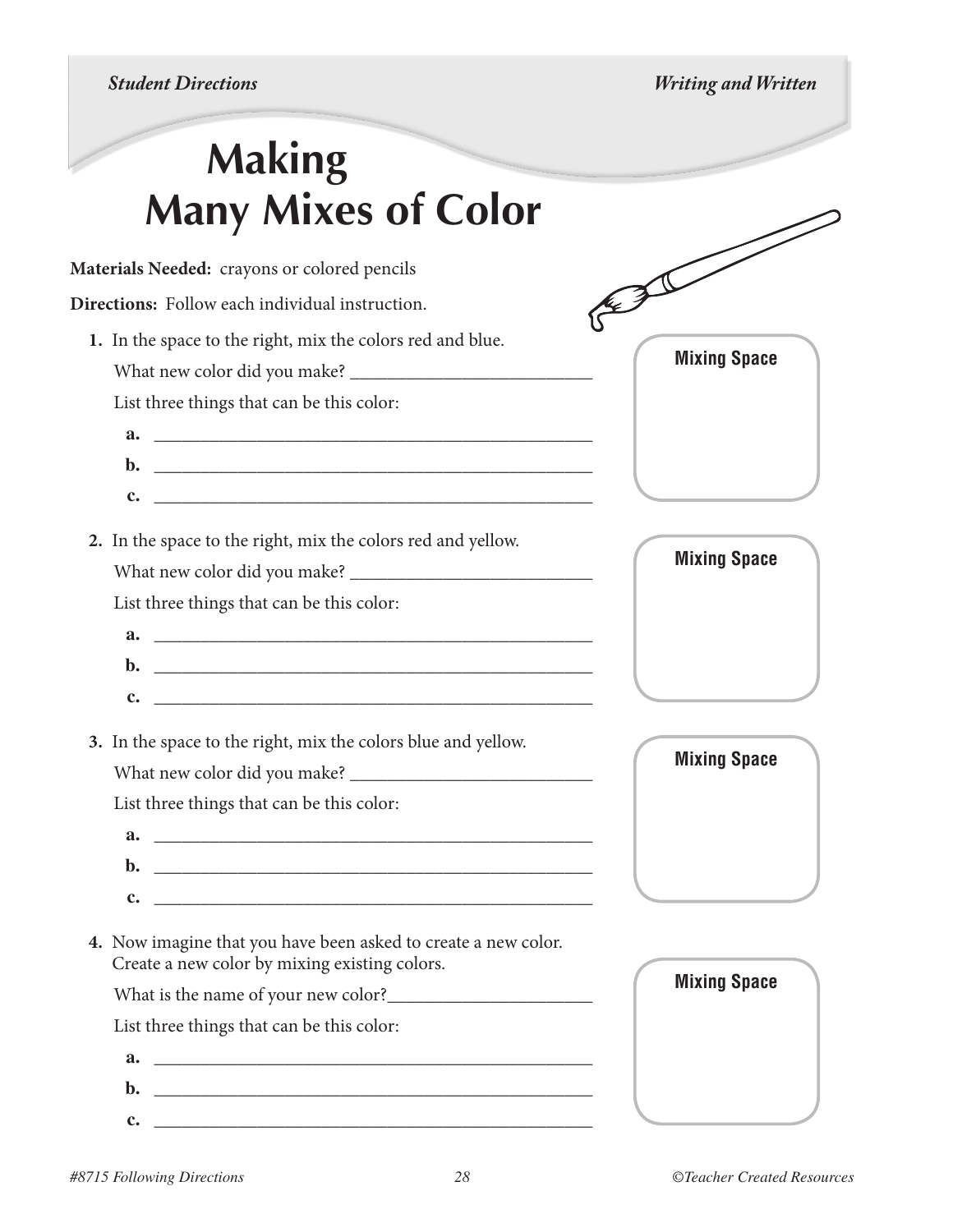## **No Time to Clown Around**

**Materials Needed:** 1 copy of this page; 2 copies of the clown drawing on page 41; crayons or colored pencils

**Part 1 Directions:** Set aside one copy of the Part 2 worksheet. Continue the activity with one copy of this page and one copy of Part 2 of the activity. Use the outline of the clown on the following page to help get you started.

Make changes to the clown picture in Part 2 of the activity. Add details and/or color. In all, make between 7–10 changes to the picture. As you make a change, write down what you have done so that someone else could make the exact same change to his or her picture, even without seeing your drawing.

Next, pair up with a classmate. Do not let your partner see your finished picture. Use your written directions to describe what your picture looks like. Your partner will use the second copy of the Part 2 worksheet to complete a new picture by listening to your directions. After you have read all of your directions, compare your pictures. Be sure to take turns and swap with your partner.

### **The changes I have made include the following:**

| $1.$ $\overline{\phantom{a}}$                                                                                                                                                                                                                                                                                                                                                         |
|---------------------------------------------------------------------------------------------------------------------------------------------------------------------------------------------------------------------------------------------------------------------------------------------------------------------------------------------------------------------------------------|
| 2. $\overline{\phantom{a}}$                                                                                                                                                                                                                                                                                                                                                           |
| $\overline{\mathbf{3.}}$ $\overline{\phantom{1}}$                                                                                                                                                                                                                                                                                                                                     |
| 4. $\overline{\phantom{a}}$                                                                                                                                                                                                                                                                                                                                                           |
|                                                                                                                                                                                                                                                                                                                                                                                       |
|                                                                                                                                                                                                                                                                                                                                                                                       |
| $\bullet$ .                                                                                                                                                                                                                                                                                                                                                                           |
| $\overline{7}$ . $\overline{2}$ $\overline{2}$ $\overline{2}$ $\overline{2}$ $\overline{2}$ $\overline{2}$ $\overline{2}$ $\overline{2}$ $\overline{2}$ $\overline{2}$ $\overline{2}$ $\overline{2}$ $\overline{2}$ $\overline{2}$ $\overline{2}$ $\overline{2}$ $\overline{2}$ $\overline{2}$ $\overline{2}$ $\overline{2}$ $\overline{2}$ $\overline{2}$ $\overline{2}$ $\overline$ |
| $8.$ $\overline{\phantom{a}}$                                                                                                                                                                                                                                                                                                                                                         |
| 9.                                                                                                                                                                                                                                                                                                                                                                                    |
|                                                                                                                                                                                                                                                                                                                                                                                       |